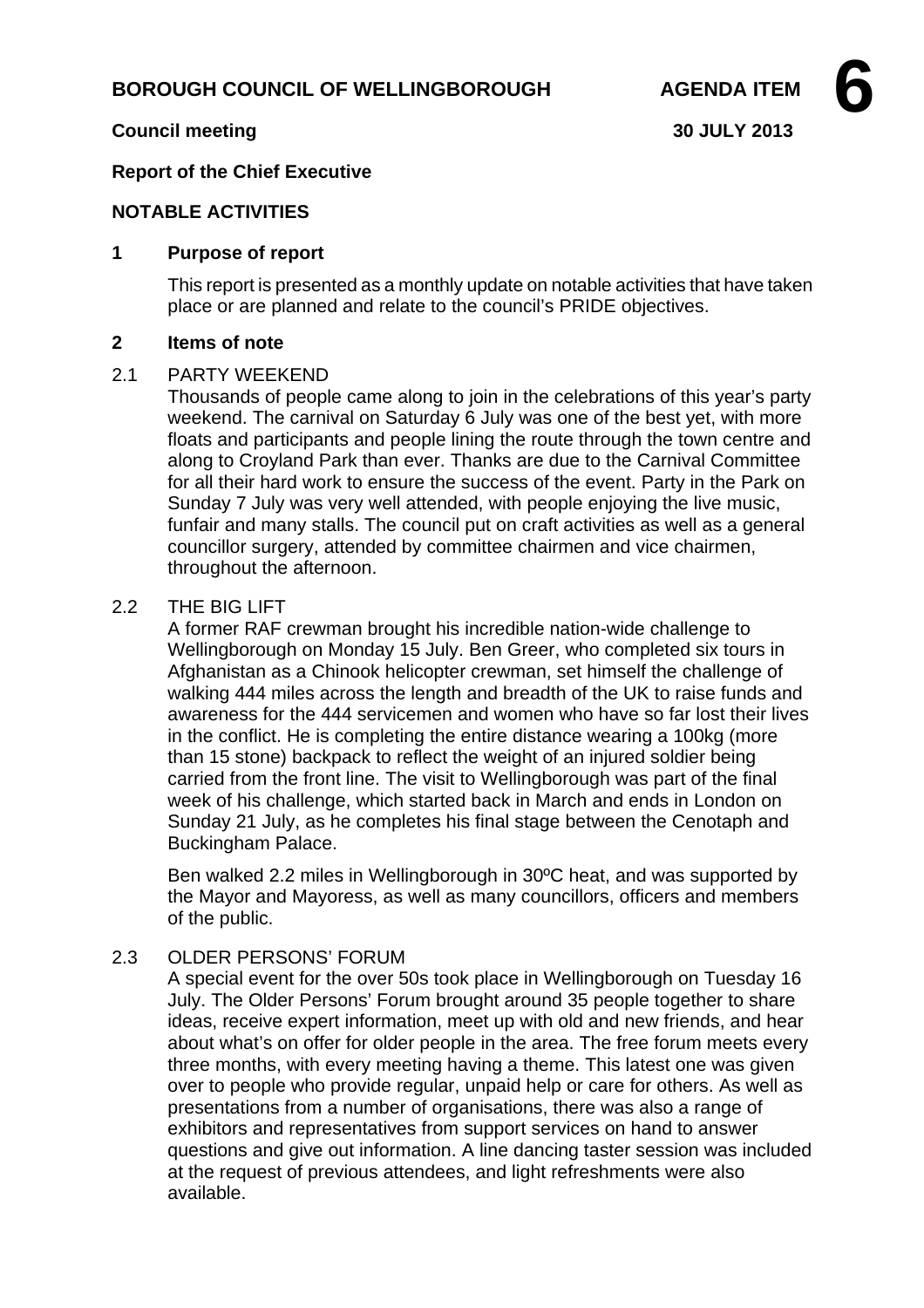## 2.4 FRAUD PROSECUTION

A woman from Irchester has been sentenced to 10 months in prison after fraudulently claiming nearly £82,000 in benefits. Her partner has been sentenced to six months for attempting to pervert the course of justice.

The pair were prosecuted in a very unusual case that saw both the fraudulent benefit claimant and her partner charged with offences. This is a unique situation as the council, together with the Department for Work and Pensions, was able to prosecute both Angela Passfield, who claimed the benefits, and Edward Conroy, who forged documents in an attempt to cover up the crime. This is unusual as trying to prosecute anyone other than the actual claimant is very difficult.

## 2.5 NO EXCUSES CAMPAIGN

The council's annual campaign to reduce littering is going back on the road. This year, the 'No Excuses' roadshows kicks off on Tuesday 23 July in the town's Eastfield Park, before travelling all over the borough throughout the summer months in an effort to raise awareness of environmental offences.

The successful campaign, which first launched in 2010, runs throughout the year with community litter picks and school assemblies, but intensifies over the summer with targeted roadshows in the borough's parks. As well as increasing awareness of the problems caused by littering, the roadshows also give residents the opportunity to report environmental issues in their neighbourhoods.

The 'No Excuses' roadshows will visit Eastfield Park on 23 July, Queensway Park on 25 July, Castle Fields Park on 30 July, and Croyland Park on 31 July. They will also be in Kilborn Park on 2 August, Irchester Park on 6 August, Wellingborough town centre on 14 August, Earls Barton rec on 16 August, Bassetts Park on 21 August, and Finedon rec on 23 August. The roadshows will run from 10am to 3pm at each location. Times and locations may be subject to change.

## 2.6 MAYOR'S CHARITY FUND

The Deputy Mayor, Cllr Ken Harrington, will distribute the Mayor's Charity Fund for 2012-13 at a reception on Monday 22 July at 7pm. The reception, held in the council chamber, will be attended by representatives from the charities benefiting from the fund. The total amount raised during Cllr Harrington's year was £1,743.60, which will be shared between Wellingborough Talking Newspaper, Guide Dogs for the Blind, Teamwork Trust, Sequel Trust, the Hope Project, and St Barnabas Church.

## 2.7 MAYOR'S BOWLS MATCH

The Mayor will be joined by councillors and officers at 6.30pm on 24 July for the annual Rycroft Cup bowls match between the Mayor's team and the Swanspool Pensioners Bowls Club. The match, held in Swanspool Gardens, is a Wellingborough tradition and a social highlight for the Swanspool Pensioners. Refreshments will be available after the cup has been presented to the winning team.